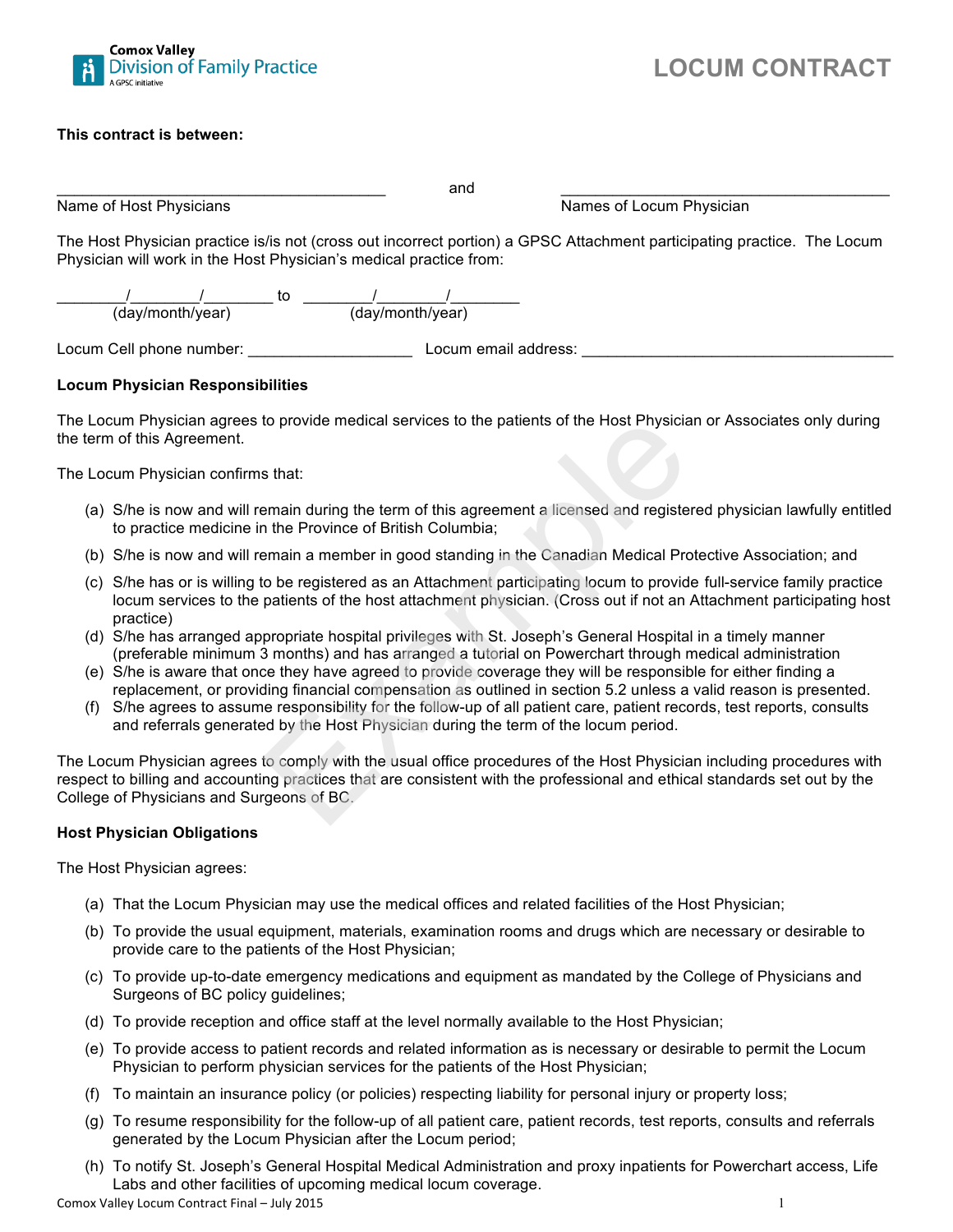

#### **Payment Terms**

The Locum Physician will record on a day sheet or billing program the fee codes and diagnostic codes for all services rendered on behalf of the Host Physician. Fees charged will be in accordance with MSP regulations and commonly accepted medical practice policies. The host physician reserves the right to review the locum billings prior to payment.

 $\overline{\phantom{a}}$  ,  $\overline{\phantom{a}}$  ,  $\overline{\phantom{a}}$  ,  $\overline{\phantom{a}}$  ,  $\overline{\phantom{a}}$  ,  $\overline{\phantom{a}}$  ,  $\overline{\phantom{a}}$  ,  $\overline{\phantom{a}}$  ,  $\overline{\phantom{a}}$  ,  $\overline{\phantom{a}}$  ,  $\overline{\phantom{a}}$  ,  $\overline{\phantom{a}}$  ,  $\overline{\phantom{a}}$  ,  $\overline{\phantom{a}}$  ,  $\overline{\phantom{a}}$  ,  $\overline{\phantom{a}}$ 

\_\_\_\_\_\_\_\_\_\_\_\_\_\_\_\_\_\_\_\_\_\_\_\_\_\_\_\_\_\_\_\_\_\_

Agreed to work location(s), work arrangements and payment details as specified below.

Cheques will be made out to:

*(Indicate personal name of Locum Physician to be used or corporate name to be used, based on locum preference)* 

Cheques will be mailed to:

| 1.                 | Office-based services are split 70/30:<br>Includes:                                                                                                                                                                                                                                                                                                                                                                                                                                                                                                                                                                                                                                                                                                                                                                                                               |
|--------------------|-------------------------------------------------------------------------------------------------------------------------------------------------------------------------------------------------------------------------------------------------------------------------------------------------------------------------------------------------------------------------------------------------------------------------------------------------------------------------------------------------------------------------------------------------------------------------------------------------------------------------------------------------------------------------------------------------------------------------------------------------------------------------------------------------------------------------------------------------------------------|
|                    | • MSP, WorkSafeBC, ICBC                                                                                                                                                                                                                                                                                                                                                                                                                                                                                                                                                                                                                                                                                                                                                                                                                                           |
|                    | • Non-insured services (cosmetic procedures, out-of-province patients)                                                                                                                                                                                                                                                                                                                                                                                                                                                                                                                                                                                                                                                                                                                                                                                            |
|                    | • In-office procedures                                                                                                                                                                                                                                                                                                                                                                                                                                                                                                                                                                                                                                                                                                                                                                                                                                            |
|                    | • For GPSC attachment physicians only:                                                                                                                                                                                                                                                                                                                                                                                                                                                                                                                                                                                                                                                                                                                                                                                                                            |
|                    | 14066's up to their maximum of 100 per year<br>$\circ$                                                                                                                                                                                                                                                                                                                                                                                                                                                                                                                                                                                                                                                                                                                                                                                                            |
|                    | 14076 for phone calls<br>$\circ$                                                                                                                                                                                                                                                                                                                                                                                                                                                                                                                                                                                                                                                                                                                                                                                                                                  |
|                    | Excludes:                                                                                                                                                                                                                                                                                                                                                                                                                                                                                                                                                                                                                                                                                                                                                                                                                                                         |
|                    | • Tray fees, pregnancy tests, urinalysis, dressing materials, injections                                                                                                                                                                                                                                                                                                                                                                                                                                                                                                                                                                                                                                                                                                                                                                                          |
|                    | The rural retention premium is already included in the 70% split and will not be added.                                                                                                                                                                                                                                                                                                                                                                                                                                                                                                                                                                                                                                                                                                                                                                           |
| 2.                 | Uninsured services billing split is 70/30:                                                                                                                                                                                                                                                                                                                                                                                                                                                                                                                                                                                                                                                                                                                                                                                                                        |
|                    | Includes:<br>$\Box$ Sick notes<br>Insurance Forms                                                                                                                                                                                                                                                                                                                                                                                                                                                                                                                                                                                                                                                                                                                                                                                                                 |
|                    | $\Box$ CL19 reports<br>□ Other:                                                                                                                                                                                                                                                                                                                                                                                                                                                                                                                                                                                                                                                                                                                                                                                                                                   |
| 3.a                |                                                                                                                                                                                                                                                                                                                                                                                                                                                                                                                                                                                                                                                                                                                                                                                                                                                                   |
|                    | Out of office services billings during office hours is 70/30:                                                                                                                                                                                                                                                                                                                                                                                                                                                                                                                                                                                                                                                                                                                                                                                                     |
|                    | Includes morning rounds, extended care visits, home visits, ER billings, hospital billing, obstetrics<br>(including GPSC Obstetric delivery bonuses)                                                                                                                                                                                                                                                                                                                                                                                                                                                                                                                                                                                                                                                                                                              |
|                    |                                                                                                                                                                                                                                                                                                                                                                                                                                                                                                                                                                                                                                                                                                                                                                                                                                                                   |
| $\overline{3}$ . b | Out of office services billings outside of office hours is 90/10:<br>Includes extended care visits, home visits, ER billings, hospital billing (excluding morning rounds),                                                                                                                                                                                                                                                                                                                                                                                                                                                                                                                                                                                                                                                                                        |
|                    | obstetrics (including GPSC Obstetric delivery bonuses)                                                                                                                                                                                                                                                                                                                                                                                                                                                                                                                                                                                                                                                                                                                                                                                                            |
|                    |                                                                                                                                                                                                                                                                                                                                                                                                                                                                                                                                                                                                                                                                                                                                                                                                                                                                   |
| 4.                 | GPSC incentives will be shared on a percentage basis for locums of 3 continuous months or greater duration.                                                                                                                                                                                                                                                                                                                                                                                                                                                                                                                                                                                                                                                                                                                                                       |
|                    | The billing split will be determined as mutually agreeable:                                                                                                                                                                                                                                                                                                                                                                                                                                                                                                                                                                                                                                                                                                                                                                                                       |
|                    | □ Mental Health Planning Visit (14043)                                                                                                                                                                                                                                                                                                                                                                                                                                                                                                                                                                                                                                                                                                                                                                                                                            |
|                    | □ Mental Health Management Counseling (14044 - 14048)                                                                                                                                                                                                                                                                                                                                                                                                                                                                                                                                                                                                                                                                                                                                                                                                             |
|                    | □ Palliative Planning Visit (14063)                                                                                                                                                                                                                                                                                                                                                                                                                                                                                                                                                                                                                                                                                                                                                                                                                               |
|                    | $\Box$ Complex Care Incentive (14033 or 14075)                                                                                                                                                                                                                                                                                                                                                                                                                                                                                                                                                                                                                                                                                                                                                                                                                    |
|                    | * Planning Component (\$100)                                                                                                                                                                                                                                                                                                                                                                                                                                                                                                                                                                                                                                                                                                                                                                                                                                      |
|                    | * Annual Pre-payment Component (\$215)<br>□ Chronic Disease Management (14050, 14051, 14052 or 14053)                                                                                                                                                                                                                                                                                                                                                                                                                                                                                                                                                                                                                                                                                                                                                             |
|                    |                                                                                                                                                                                                                                                                                                                                                                                                                                                                                                                                                                                                                                                                                                                                                                                                                                                                   |
|                    | Many GPSC incentives cover more than a single service e.g. CDMs cover guideline informed care for the previous 12<br>months and Complex Care covers the planning visit and pre-payment for the increased time, intensity and complexity of<br>managing these patients for the coming year or so. Since the host FP is responsible for the follow-up management of the<br>care incented through the initiatives, there must be agreement that it would be appropriate for the service to be provided<br>by the locum. The inclusion of any GPSC initiative services in the locum agreement must be mutually agreed to. It is<br>recommended that for locum contracts of $3 - 6$ months continuous duration or longer consideration be given to the<br>percentage split for CDM and Complex care (non-planning component) that is commensurate with length of locum |
|                    | contract.                                                                                                                                                                                                                                                                                                                                                                                                                                                                                                                                                                                                                                                                                                                                                                                                                                                         |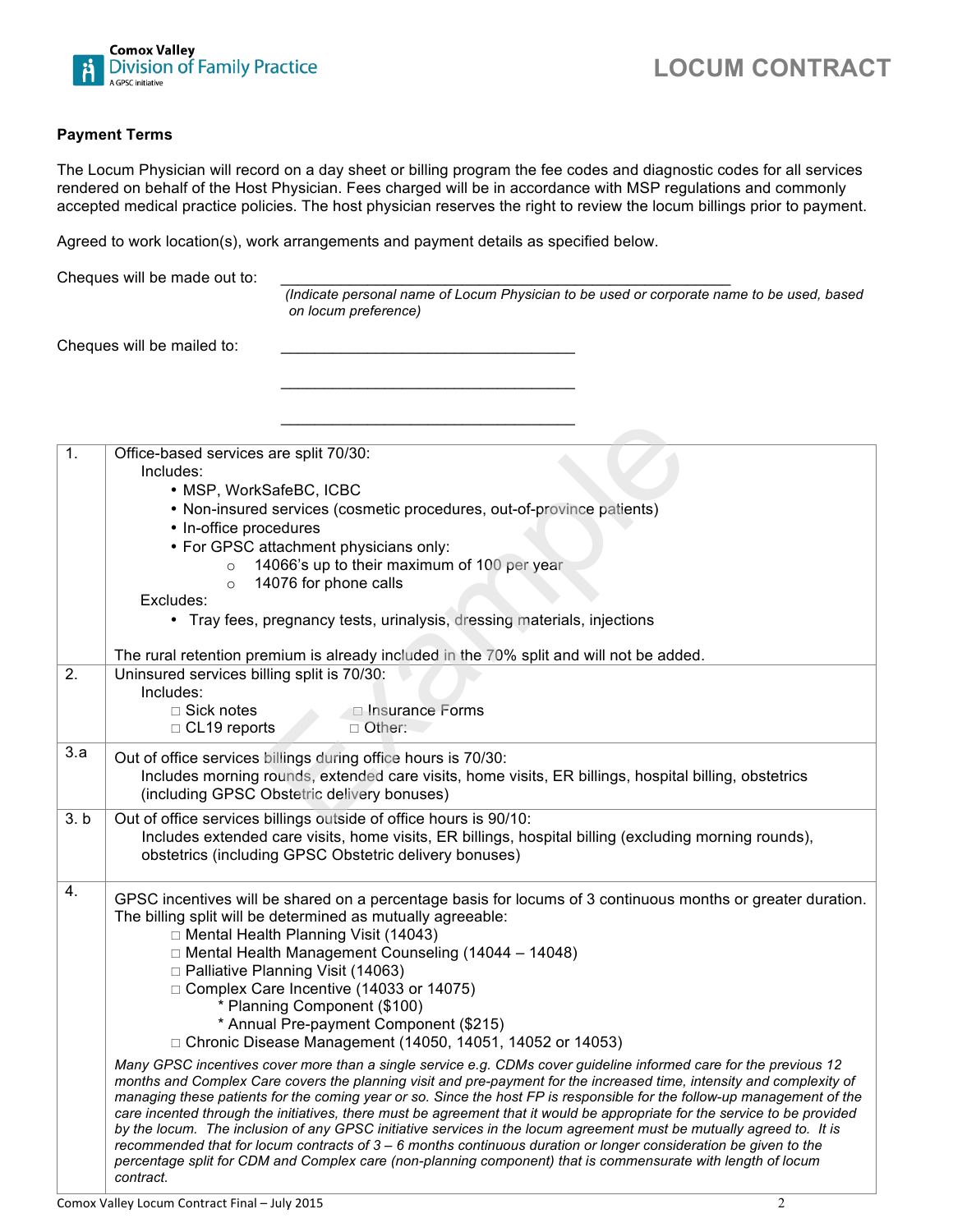

| 5.               | Guaranteed minimums                                                                                          |
|------------------|--------------------------------------------------------------------------------------------------------------|
|                  | The following amounts will be paid if net billings are less than the specified minimums as agreed to         |
|                  | below:                                                                                                       |
|                  |                                                                                                              |
|                  | $\Box$ Per half day                                                                                          |
|                  | □ Per full day                                                                                               |
|                  | Guaranteed attendance                                                                                        |
|                  | The following penalty will be paid by the locum if they fail to provide coverage (themselves or mutually     |
|                  | agreeable replacement) without adequate notice of ________ or a valid medical reason to the host             |
|                  | physician:                                                                                                   |
|                  |                                                                                                              |
|                  | \$250.00 per full day                                                                                        |
| 6.               |                                                                                                              |
|                  | Payments owed to the Locum physician will be paid by the Host physician every month or within 4 weeks of     |
|                  | the completion of the locum period. Any outstanding payments will be subject to interest charges of 5% per   |
|                  | month. Payments will be based on:                                                                            |
|                  | □ Billings submitted                                                                                         |
|                  | $\Box$ Billings paid                                                                                         |
|                  | □ Combination: All Billings submitted with the exception of services with restrictions (eg. counseling,      |
|                  | GPSC telephone, prevention or OB delivery bonus fees) which will be based on billings actually paid          |
| $\overline{7}$ . | Any retroactive payments received by the Host physician for services performed by the Locum physician will   |
|                  | be subject to the terms agreed to & documented in this Schedule. Payments will be paid to the Locum          |
|                  | physician within 30 days of receipt of payment from MSP if the amount is greater than \$5.                   |
|                  |                                                                                                              |
|                  | Any over payment or rejections by MSP of locum billings will be paid to the Host Physician within 30 days if |
|                  | the value is greater than \$5.                                                                               |
| 8.               | Additional notes (e.g. accommodation):                                                                       |
|                  |                                                                                                              |
|                  |                                                                                                              |
|                  |                                                                                                              |
|                  |                                                                                                              |
|                  |                                                                                                              |
|                  |                                                                                                              |
|                  | The terms of this contract and the agreements specified above are agreed to by:                              |
|                  |                                                                                                              |

## **SIGNATURES**

#### **Host Physician:**

| Name: | Signature:              | Date:            |
|-------|-------------------------|------------------|
|       |                         | (day/month/year) |
|       | <b>Locum Physician:</b> |                  |
| Name: | Signature:              | Date:            |
|       |                         | (day/month/year) |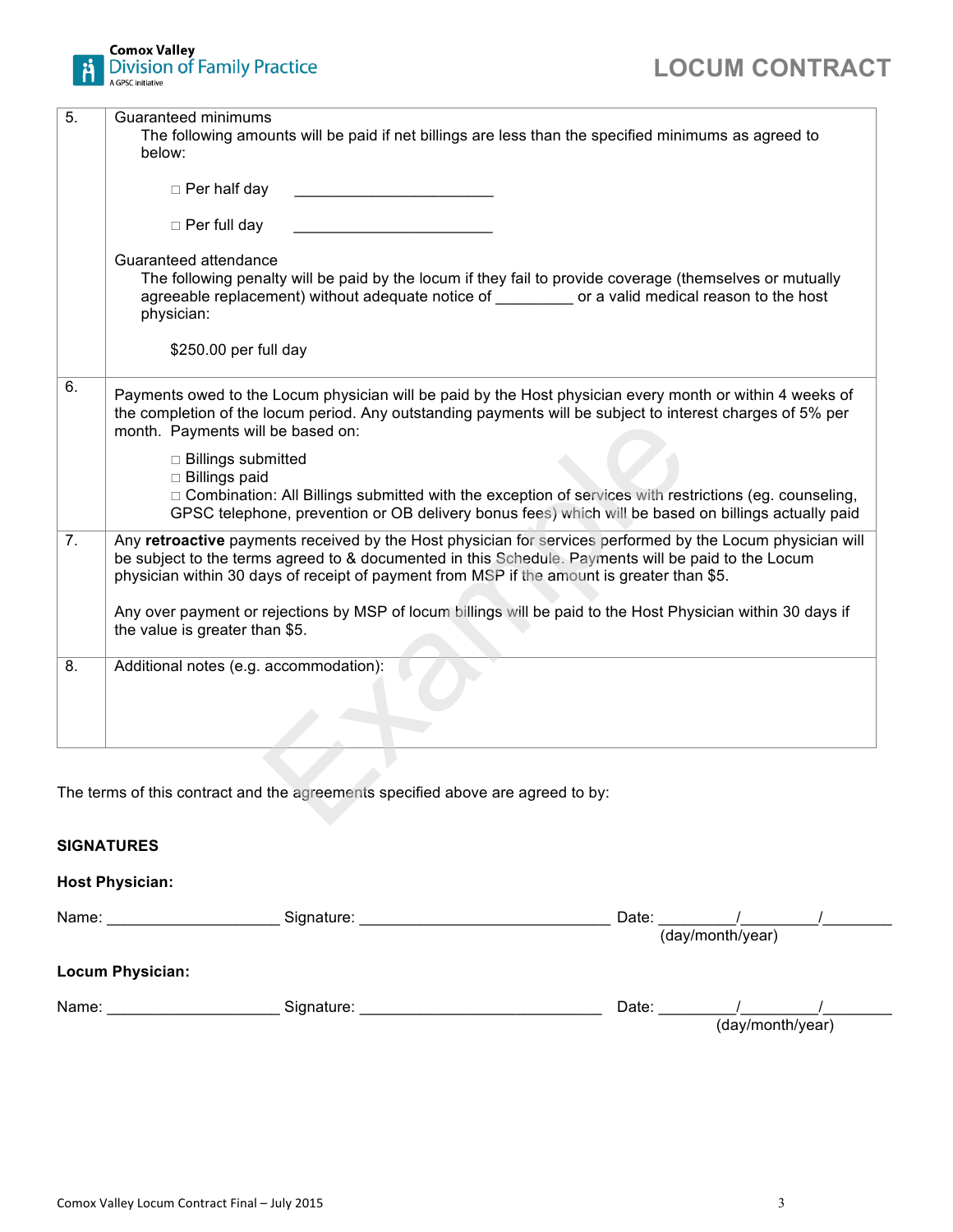

# **LOCUM CONTRACT**

#### **Period of locum coverage**

| $-$ |  | ີ       |
|-----|--|---------|
| ≀a. |  |         |
| .   |  | וו year |
| --  |  | u,      |

#### **Work Location(s)**

e.g. for office(s), clinic(s), extended care / nursing home facility / hospital (s), etc.

| 1. Office: |  | 2. Other facilities: |  |
|------------|--|----------------------|--|
|            |  |                      |  |
|            |  |                      |  |

#### **Weekly Schedule**

| <b>Weekly Schedule</b>                                                              |              |          |  |
|-------------------------------------------------------------------------------------|--------------|----------|--|
| <b>Day</b>                                                                          | <b>Hours</b> | Location |  |
| Monday                                                                              |              |          |  |
| Tuesday                                                                             |              |          |  |
| Wednesday                                                                           |              |          |  |
| Thursday                                                                            |              |          |  |
| Friday                                                                              |              |          |  |
| Saturday                                                                            |              |          |  |
| Sunday                                                                              |              |          |  |
| <b>Practice Requirements</b><br>$\mathbf{A} = \mathbf{A}$ $\mathbf{A} = \mathbf{A}$ | $-$ Mass     |          |  |

#### **Practice Requirements**

| 1. | On-call work required:                                   | $\Box$ None<br>$\Box$ Yes Details |
|----|----------------------------------------------------------|-----------------------------------|
| 2. | Hospital work (rounds, surgical<br>assists, DOD shifts): | $\Box$ None<br>$\Box$ Yes Details |
| 3. | Obstetrical coverage:                                    | $\Box$ None<br>$\Box$ Yes Details |
| 4. | Extended care/nursing home<br>and/ or home visits:       | $\Box$ None<br>$\Box$ Yes Details |
| 5. | Teaching obligations<br>(med student/resident):          | $\Box$ None<br>$\Box$ Yes Details |

**Initials:** Host Physician: \_\_\_\_ Locum Physician: \_\_\_\_